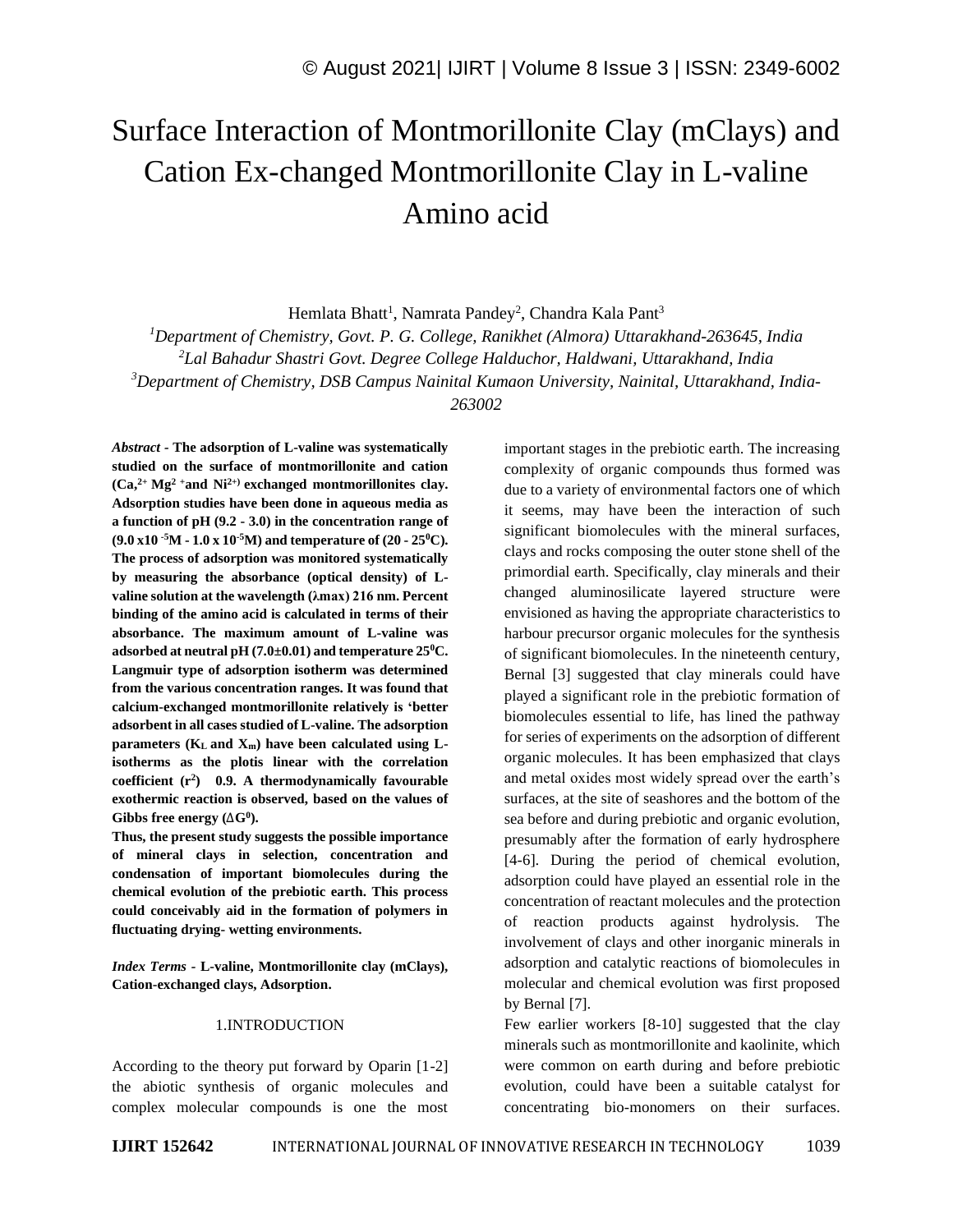Lawless and Levi [11] suggested that the clay minerals not only facilitate condensation of amino acids but also protect the resulting peptides against hydrolysis. Bujdak et al. [12] suggested that the role of clay and minerals was mainly in the chain – elongation of oligopeptides rather than the formation of peptides from amino acids. Hedges and Hare [13] have investigated the adsorption of amino acids on clay and Cu-exchanged clays whereas, Fripiat et al. [14] has reported the mechanism of amino acids adsorption through zwitterionic association. Kobayashi and Ponnamperuma [15] have proposed the presence of biologically essential transition metals in the primitive sea. Kamaluddin and co-workers [16-17] have been reported the interaction of ribose nucleotides with metal ferrocyanides and discussed in relevance in chemical evolution. Among the solid surfaces, montmorillonite clay has been reported to work as a condensing agent and multicatalytic system in the reactions of prebiotic significance [18]. Nagy et al. [19] systematically studied the adsorption of valine on the surface of cation exchanged montmorillonites by stability and surface complexion model.

It is plausible to believe that under fluctuating dryingwetting abiotic environment, amino acids, peptides and other organic compounds might have been trapped by montmorillonite, metal ion exchanged montmorillonite through adsorption and gave rise to biopolymers. Although, experiments concerning the adsorption of amino acid and their short peptides on clay surface under periodic conditions have been carried out in our laboratory [20-22] and elsewhere [23-25]. Therefore, it was considered of interest to study the explore the adsorption of L-valine in an aqueous environment in presence and absence of montmorillonite with or without coordinated divalent cations  $(Ca, 2+ Mg2+ and Ni2+)$  for the preservation of significant bio-monomers which constitute the primary matrix of a living organism.

# 2.MATERIALS AND METHODS

Calcium (II) chloride, magnesium (II) chloride, nickel (II) chloride were obtained from BDH Co., USA. All chemicals were of analytical grade and used without further purification. Solutions were prepared in triply distilled water. Montmorillonite was purchased from E. Merck Chemical Company Mumbai and purified by the sedimentation of water and the purity of,  $\langle 2\mu m$  samples were tested by X-ray diffraction measurement. Homoionic clays (Ca, Mg, Ni) were prepared by saturation method [26] with 50ml of the 1M concentration of each metal chloride (CaCl2, MgCl2, NiCl2). Excess of the salts was leached out by washing and centrifugation procedures were separated until chloride ion was no longer detected by AgNO3 [27]. Finally, divalent cation exchanged forms thus obtained were dried under a vacuum at room temperature. The dried product was grounded and sieved to 125µm particle size.

The adsorption of amino acids on montmorillonite and cation exchanged montmorillonites in aqueous medium was studied as a function of pH, temperature and concentration of adsorbate. To obtain saturation point by adding an appropriate buffer to the amino acid containing montmorillonite / Ca / Mg / Ni incorporated montmorillonite keeping in mind, that the buffer should be very poor ligand so that suitable complex formation with clay could be avoided. Buffers used were 0.2M potassium chloride and 0.2M hydrochloric acid for pH1.0-2.0, 0.2M acetic acid and 0.2M sodium acetate for pH 3.0-8.0, 0.2M borax and 0.2M hydrochloric acid for pH 9.0 and 0.2M borax and 0.2 M sodium hydroxide for pH10.0 the pH of the solution was verified using a pH meter (Agronic digital-511).This was also verified by conductivity measurement, as there is no change in the inflection point by titration buffer against the salt solution.

10ml buffered amino acid solution was added into conical flasks containing 50mg of montmorillonite and cation exchanged montmorillonites and stirred mechanically for 15 min and allowed to stand at room temperature for 18hrs. Similar sets of varying concentrations of amino acid with various adsorbents were incubated over a temperature range 20-250C for varying periods and pH to find out the conditions of maximum adsorption. After about 18 hrs of incubation the suspension was centrifuged in Teflon-coated tubes at 3500rpm for 30min. The supernatant was decanted and the amino acid concentration of L-valine was measured spectrophotometrically at 216 nm at neutral pH7.0. Before the experiments the laboratory glass vessels were sterilized at 1600C for 30 min. Then covered with aluminium foil (Bacteria in the air can eat amino acid). The amount of amino acid adsorbed was calculated based on the difference in concentrations before and after the adsorption of each investigation. It was observed that additional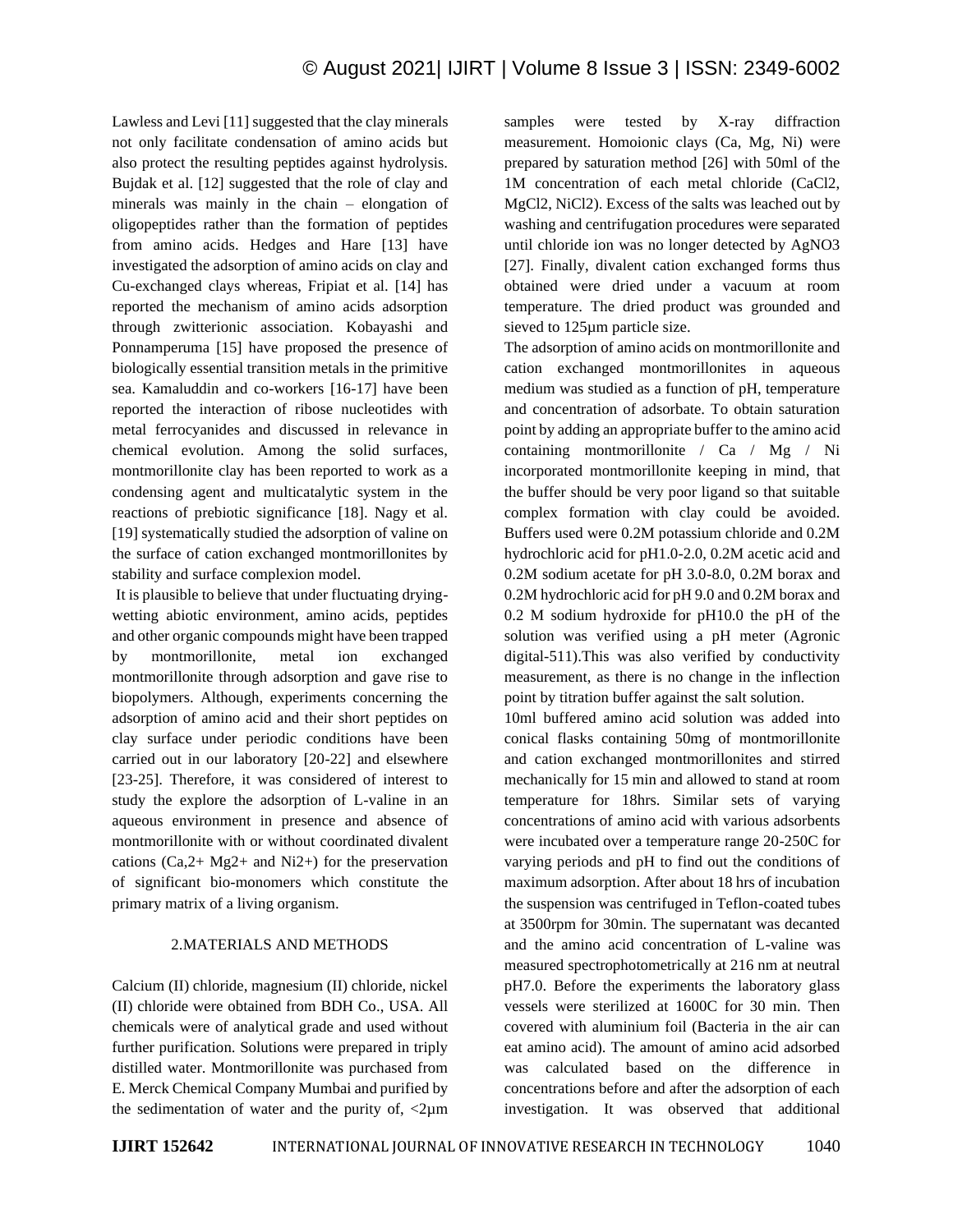incubation time did not appreciably change the degree of adsorption. The absorbance of L-valine (pKaCOOH=2.3, pKbNH3=9.6) was measured spectrophotometrically at corresponding λmax 216nm. The equilibrium concentration and the amount adsorbed were used to obtain the adsorption isotherm (Indirect method). In the direct method absorption spectra were recorded using Spectrophotometer (Jasco-V550) for determining the quantity of amino acid adsorbed on clays which were further verified by desorption of amino acid from clay amino acid complexes formed after equilibrium and repeatedly washed by resuspending the centrifuged pellets in 1ml of double distilled water until no more amino acid was detected in the suspension (spot test, colour with ninhydrin reagent at 570 nm) and then the optical density was measured [20].

#### 3.RESULT AND DISCUSSION

The adsorption of L-valine on montmorillonite clay and cation (Ca, Mg, Ni) exchanged clays in aqueous medium was studied the pH 3.0-9.2 temperature range 20-250C and concentration range 9.0 x10-5M -1.0 x10-5M of the adsorbate to find out the conditions of maximum adsorption. Moreover, the main aim is to study the adsorption of L-valine on montmorillonite clay with or without divalent cation (Ca, Mg, Ni) as an adsorbent for preferential adsorption under prebiotic conditions believed to have existed near the lithosphere-hydrosphere boundary of the primitive sea or on the bottom of the sea. The study of adsorption as a function of temperature showed maximum adsorption at 250C. Preliminary studies have shown that the amount of L-valine adsorbed on montmorillonite clay separately was depends on the pH of the solution, and it was maximum at pH 7.0. Subsequent investigations were therefore performed at pH 7.0 and temperature 250C (the constant temperature was maintained by an ultrathermostate) in all case studied related to the adsorption of L-valine. The effects of pH on the adsorption of L-valine on montmorillonite clay at a temperature at 250C are shown in Fig.1 and results recorded in Table1.



Adsorption studies of L-valine as a function of pH indicating that initially upto pH7.0 the adsorption was increased and decreases after that as shown in Fig.1, this trend appears in all cases studied of L-valine. Therefore, neutral pH was chosen to run the maximum adsorption of L-valine. Therefore, neutral  $(pH=7.0)$ was chosen to run the maximum adsorption of Lvaline in a wide concentration range because the neutral pH is physiologically significant and most of the redox reactions in biologically systems take place in a neutral medium. Though, the inherent zwitterionic nature of amino acid also provides some insight into the pH effects. Under acidic conditions amino acid occurs as cations however as the pH of the solution tend towards to the neutrality the zwitterionic form exists. Note that the L-valine has the isoelectronic point value of 6.0. The more substantial adsorption of amino acid observed at pH above the isoelectric point (>6.0) indicating that the adsorption occurs in the form of anions [28]. The higher adsorption of L-valine on clay and cation exchanged clays could be due to interactions of amino acid with replaceable divalent cations: Ca  $(II)$ , Mg  $(II)$  and Ni  $(II)$  present in the clays. At higher pH (>7.0) considerable decrease in adsorption of L-valine on montmorillonite with or without cation exchanged clay was observed. This may be because at higher pH, coordination of available hydroxide with divalent cations (viz, Ca, Mg and Ni) becomes competitive with that of adsorbate molecules. Effects of pH on the adsorption of L-valine studies showed that L-valine is adsorbed an anionic form on adsorbents. It may be due to the presence of the amino group, a carboxylic group and a hydrophobic isopropyl group, which acts as a site for interaction with the clay surface. The percent binding was calculated with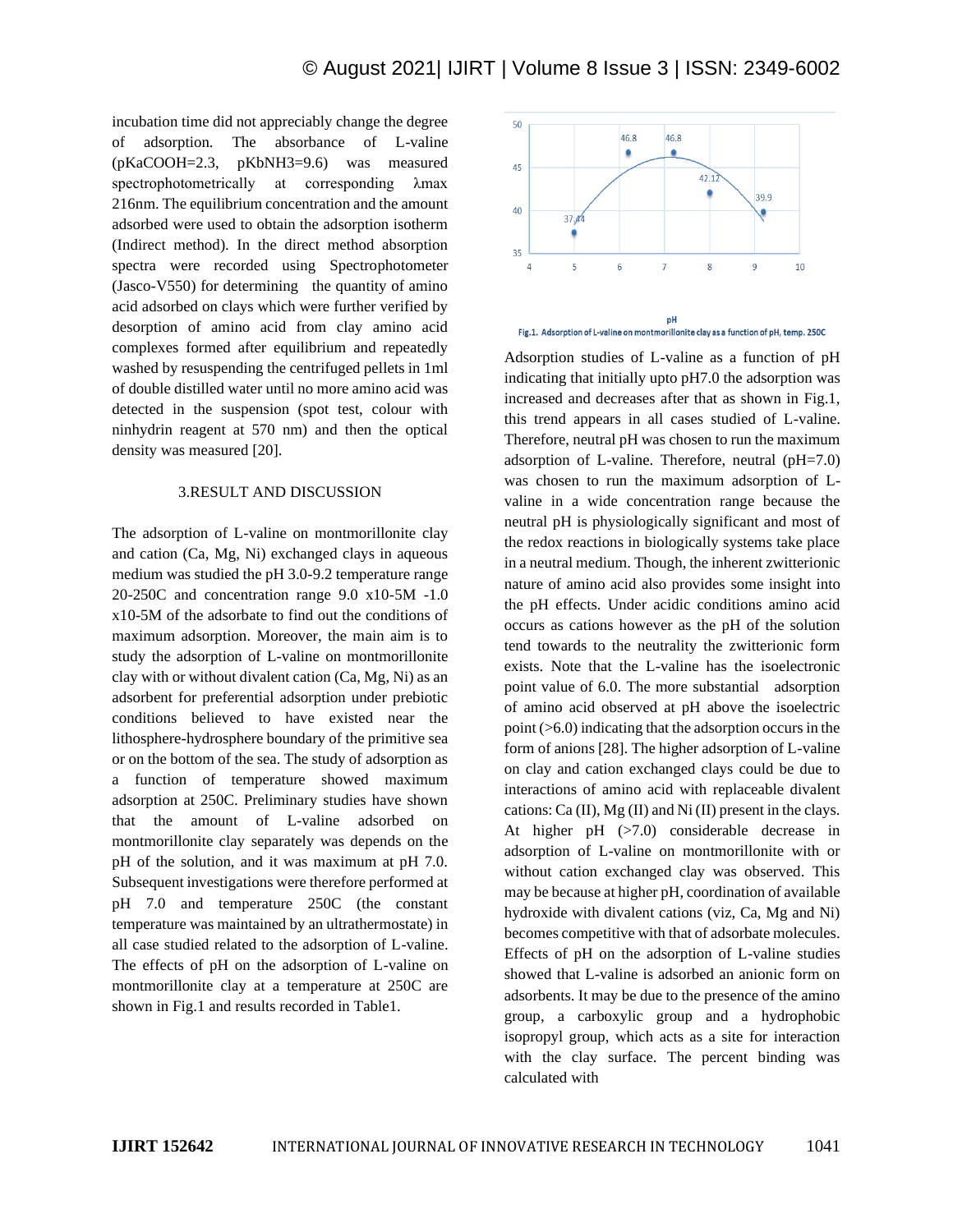% Binding=  $(Cbf - Caf)/Cbf \times 100$ 

Where,  $C_{\text{bf}}$  and  $C_{\text{af}}$  are concentration before and after adsorption, respectively. The value of maximum uptake of L-valine was observed on montmorillonite and cation exchanged clays are in the following trend:  $M-Ca^{2+} > M-Ni^{2+} > M-Mg^{2+} > M-Clay$ 

The adsorption isotherms  $C_{eq}$  (equilibrium adsorbate concentration) as a function of concentration, i.e., the adsorption of L-valine on clay with or without cation exchanged clays exhibit a linear relationship. At lower concentration of amino acid, the adsorption increases rapidly however at higher concentration saturation appeared rendering to more adsorption. The asymptotic nature of adsorption isotherm was shown in Fig. 2 and suggested Langmuir type of adsorption or monolayer formation. Langmuir plots exhibit the amount of amino acid (L-valine) adsorbed as a function of their equilibrium concentration. The adsorption of amino acid on adsorbents follows the Langmuir equation [29-30].

$$
\frac{C_{eq}}{X_e} = \frac{C_{eq}}{X_m} + \frac{1}{K_L X_m}
$$

Where, Ceq is the equilibrium concentration of the amino acid in solution, Xe the amount (mg) of solute adsorbed per gram weight of adsorbent and  $X_m$  is the amount (mg) of solute required per gram weight of adsorbent for complete monolayer formation. K<sup>L</sup> a constant related to enthalpy ( $\Delta H$ ) of adsorption ( $K<sub>L</sub>$  $\propto$  $e^{-\Delta H/RT}$ ) the parameter  $K_L$  reflects the steepness of the approach to saturation, more precisely; the  $K<sub>L</sub>$  value is the reciprocal of concentration at which half of the saturation of the adsorbent is attained. " $K_L$ " is a constant, which is a function of adsorption energy.

Table 01

Percent binding and Langmuir constants of adsorption of L-valine on MClays with or without cations at a temperature of 25<sup>o</sup>C

| temperature of $\omega \in$ |         |        |              |            |          |  |
|-----------------------------|---------|--------|--------------|------------|----------|--|
| L-valine                    | Adsorbe | %Bindi | $X_{m}$      | $K_L$ (lmg | $r^2(L)$ |  |
| $(Ip=6.0)$                  | nts     | ng     | $(mgg^{-1})$ | $g^{-1}$ ) |          |  |
|                             | M-Clay  | 23.33  | 49.14        |            | 0.99     |  |
|                             |         |        |              | 3633.50    |          |  |
|                             | M-Ca    | 27.80  | 58.49        |            | 1.00     |  |
|                             |         |        |              | 1245.47    |          |  |
|                             | $M-Mg$  | 25.55  | 53.18        |            | 0.99     |  |
|                             |         |        |              | 3489.06    |          |  |
|                             | M-Ni    | 26.70  | 56.15        | $-369.46$  | 0.99     |  |



The appropriate Langmuir adsorption parameters Xm and K<sup>L</sup> were calculated from the slope and the intercept obtained from the graph of  $C_{eq}/X_e$  versus  $C_{eq}$ .  $X<sub>e</sub>$  can be calculated asymptotically from the Fig.3 on extrapolating the adsorption curve towards Y-axis when saturation phenomenon occurs. It was observed that the adsorption trend (% binding and Langmuir constants) of adsorbate adsorbed on montmorillonite clay (M) with or without cations largely depend on the nature of adsorbate as well as an adsorbent.

Results of adsorption of L-valine revealed that the addition of divalent cations such as  $Ca^{2+}$ , Ni<sup>2+</sup> and  $Mg^{2+}$  increase the adsorption throughout the entire concentration range of isotherm. This shows that the increase in ionic strength of clay increases the attractive force between the amino acids and a clay surface. The role of inorganic cations in the adsorption of amino acids on clay may be accounted for the neutralization of negatively charged surface of montmorillonite clay (aluminosilicate) by intercalation of divalent cations in between. The divalent metal cations act as a bridge or mediator cations in between the two negative chargers and thus due to stronger electrostatic forces of attraction the complex becomes more suitable adsorbent in the aqueous environment of primitive seabed or seashore. In some case, the  $K<sub>L</sub>$  value, which is characteristic of measure of energy, associated with adsorption show the negative intercept and thus the adsorption process is faciliated with the release of energy i.e. exothermic reaction.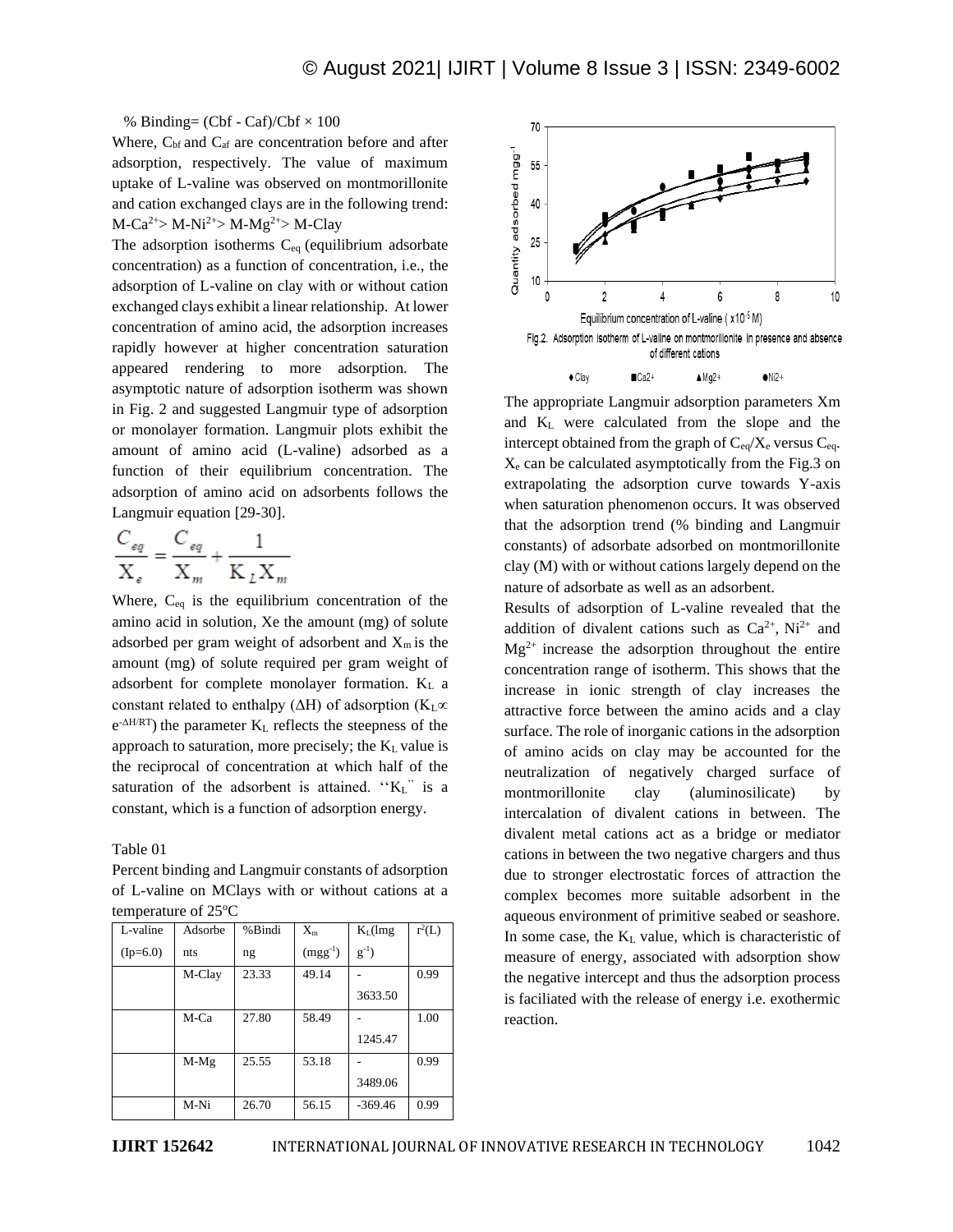

The above results and facts were further supported by the thermodynamic free energy  $(\Delta G^0)$  considerations, calculated, by the following equations [20, 31].

Where,  $K_0$  is the thermodynamic equilibrium constants calculated from the slope of linear Langmuir adsorption curves plotted  $C_{eq}/X_e$  in Y-axis and equilibrium concentration  $C_{eq}$  in X-axis R is the gas constant and T is absolute temperature. With the equilibrium constant  $K_0$  the changes in standard Gibbs free energy  $( \Delta G^0 )$  of adsorption of L-valine were calculated in the range of  $1.33$  to -  $1.75$  kJ mol<sup>-1</sup> at 25<sup>0</sup>C. The negative values of  $\Delta G^0$  for adsorption of amino acid on montmorillonite clay with or without cations  $(Ca^{2+})$  $Mg^{2+}$ ,  $Ni^{2+}$ ) ) suggested a thermodynamically favourable exothermic reaction. All the calculated values are summarized in Table 02

Table 02

Equilibrium constants ( $K_0$ ) and free energies ( $\Delta G^0$ ) for L-valine adsorbed on mClays with or without divalent cations at  $25^{\circ}$ C

| L-valine   | Adsorbents | $ln K_0$ | $\Delta G^0$ |
|------------|------------|----------|--------------|
| $(Ip=6.0)$ |            |          | $(kJmol-1)$  |
|            | M-Clay     | 2.03     | $-1.75$      |
|            | M-Ca       | 1.71     | $-1.33$      |
|            | $M-Mg$     | 1.78     | $-1.73$      |
|            | $M-Ni$     | 1.86     | $-1.54$      |

Observations, the clay montmorillonite provides a higher number of adsorption sites per mass unit than the other clays and its cation exchange capacity (CEC) is 60-150 meq/g, is attributed to their large areas of the external surface, accessible to hydrated cations [3233]. This shows that the added divalent metal cations either first gets involved in complex formation with Lvaline or then gets adsorbed on clay surfaces resulting in the lower value of KL. The function of the exchangeable cation seemed to be paramount in the different interactions, including direct coordination of polar groups (carboxyl, carbonyl, amino) to the exchangeable cation through a water bridge. Also, the protonated amino (group  $NH<sub>3</sub><sup>+</sup>$ ) is an excellent hydrogen bond donor [34] and it can form a hydrogen bond with the structural oxygen of siloxane surfaces [35]. The carboxylate groups of valinate were apparently bound to the hydrated Ca, Mg, Ni by water bridge through H-bonding in an outer sphere complex.

### 4. CONCLUSIONS

The adsorption of L-valine on montmorillonite with or without metal cations substitution is maximum at neutral pH and  $25^{\circ}$ C, these values are of physiological important as they also correspond to the ideal conditions for various biochemical reactions in living systems.

The adsorption of L-valine on all the four forms of montmorillonite follows Langmuir type adsorption, which indicates monolayer formation of adsorbate (Lvaline) on the clay surface. The percent binding and the  $X_m$  values recorded in Table 01 revealed that the effect of metal cations incorporated clays was relatively more significant for adsorption of L-valine. Result reported in this communication show that  $Ca^{2+}$ - exchanged montmorillonite clay has better adsorption properties as compared to  $Ni^{2+}$ ,  $Mg^{2+}$  and montmorillonite without cations. The thermodynamics studies of montmorillonite - amino acid complexes have shown that the equilibrium constant  $K_0$ , the changes in negative values of standard Gibbs free energy  $( \Delta G^0 )$  of adsorption of L-valine as montmorillonite in presence and absence of different cations a thermodynamically favourable exothermic reactions in the forward direction. In a primeval sea experiencing a fluctuating environment (wettingdrying cycle) montmorillonite and cation exchanged clays could have acted as an active surface for concentrating biomolecules. Further investigations on adsorption of L-aspartic acid, nitrogenous bases and sugars on montmorillonite clay with or without divalent cations may be considered based on those above.